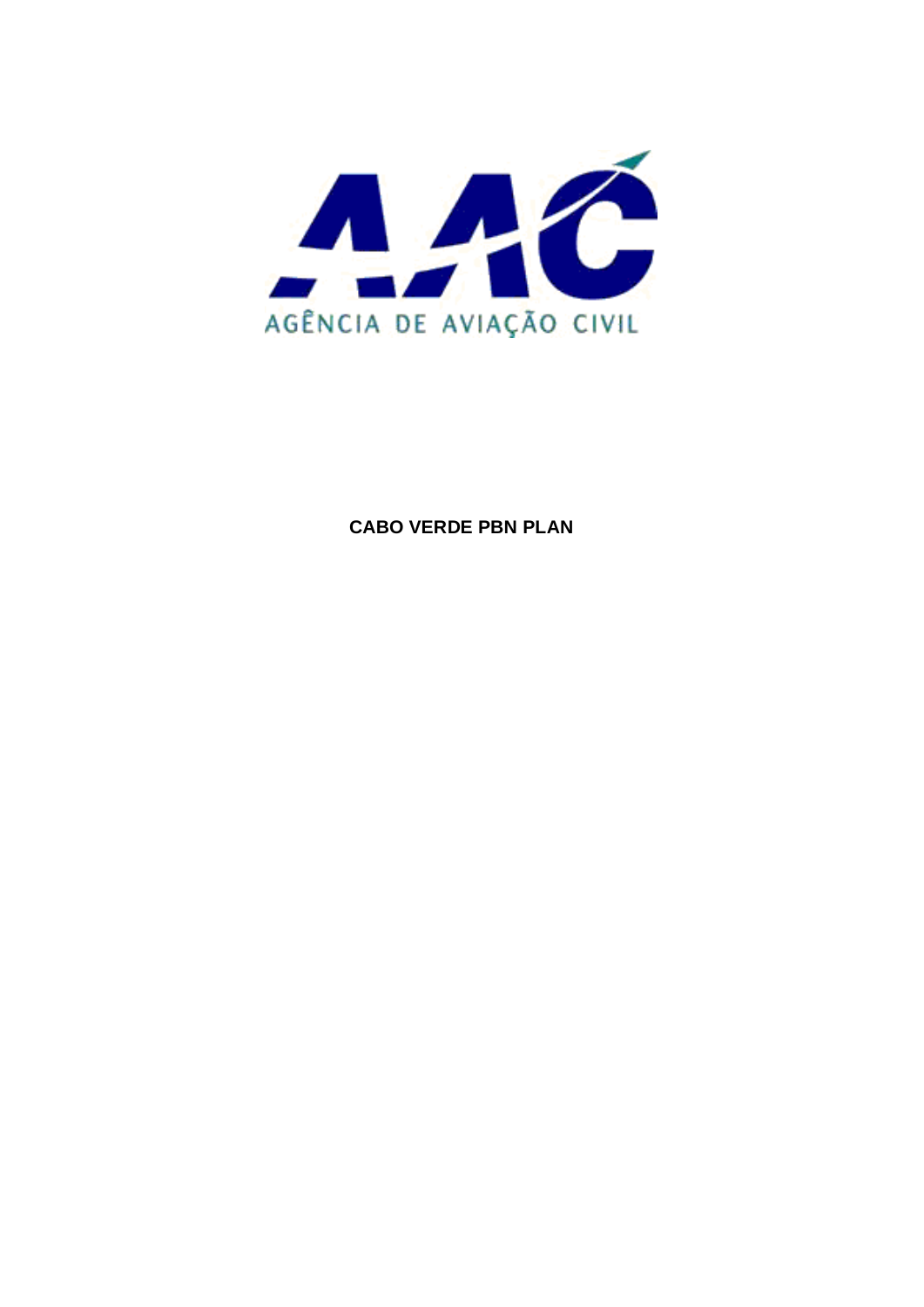Indices

| 4.1                                                 |     |
|-----------------------------------------------------|-----|
| 4.2                                                 |     |
| 4.3                                                 |     |
| 4.4                                                 |     |
| 4.5                                                 |     |
| 4.6                                                 |     |
|                                                     |     |
|                                                     |     |
|                                                     |     |
|                                                     |     |
|                                                     |     |
|                                                     |     |
|                                                     |     |
|                                                     |     |
|                                                     |     |
|                                                     |     |
|                                                     |     |
| 10.1 Phase I ………………………………………………………………………………………      | .15 |
|                                                     |     |
| 10.3 CDO AND CCO (CONTINUOUS DESCENT OPERATIONS AND |     |
|                                                     |     |
|                                                     |     |
|                                                     |     |
|                                                     |     |
|                                                     |     |
|                                                     |     |
|                                                     |     |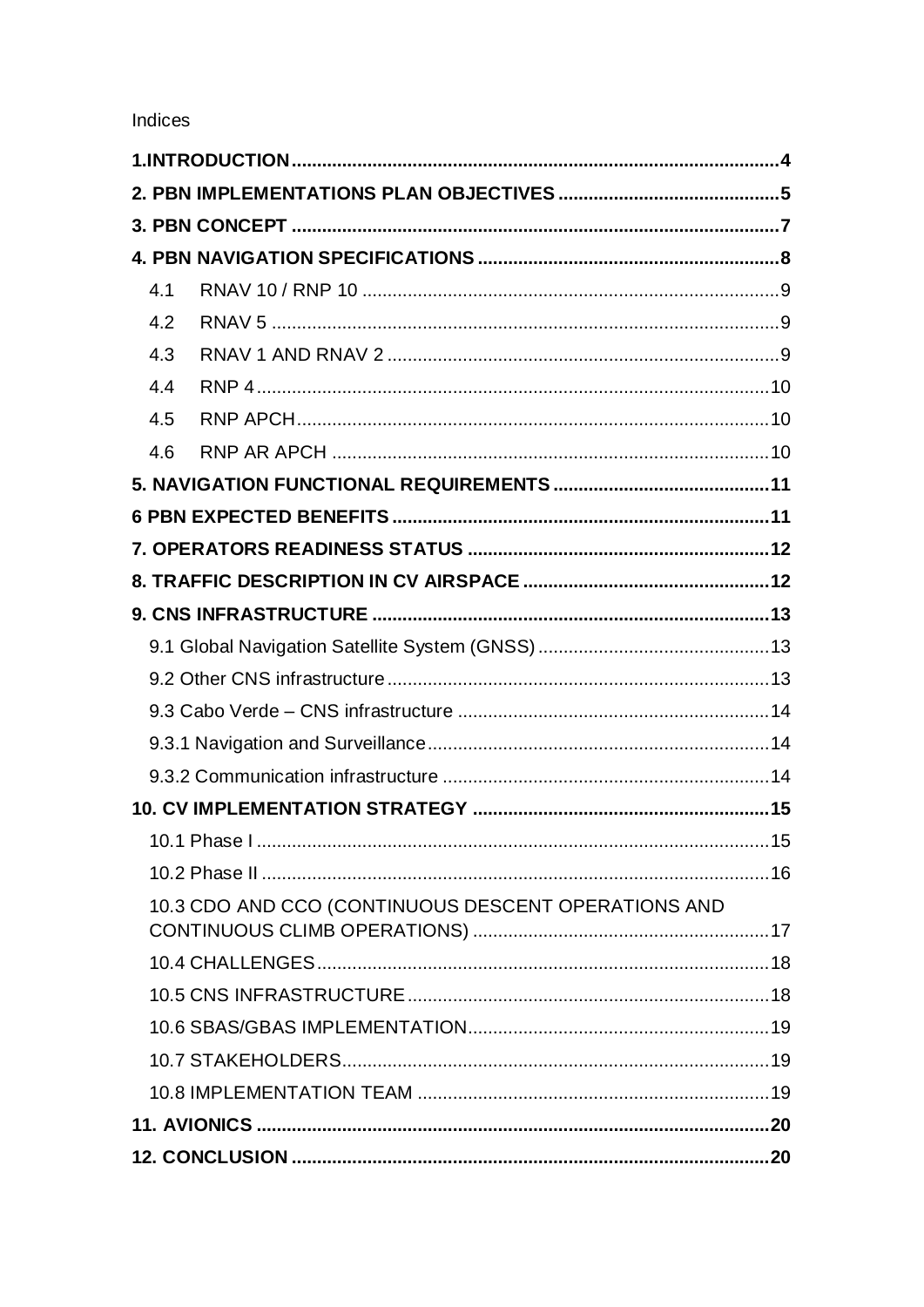**13. LIST OF APPENDICES [AND GLOSSARY..................................................20](#page-19-2)**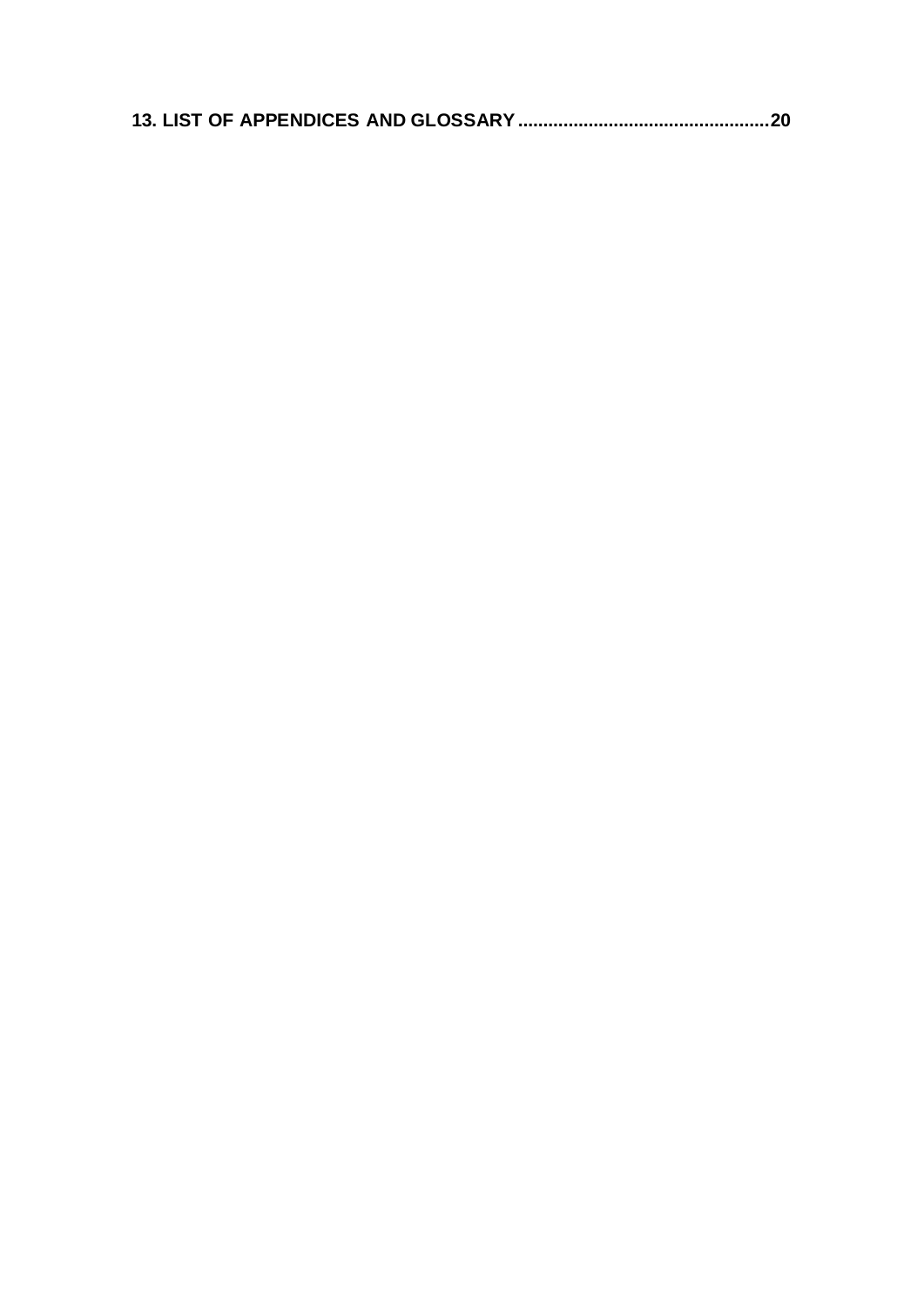### <span id="page-3-0"></span>**1. INTRODUCTION**

The continuing growth of aviation places increasing demands on airspace capacity and the need for optimum utilization of available airspace. With these needs and increasing fuel costs and higher concerns on aircraft/airport noise to the environment, aviation industry calls for new navigation technologies and operation procedures to be implemented. In respond to this call for actions, ICAO adopted several conclusions to promote the uses of Performance-Based Navigation (PBN) and Global Navigation Satellite System (GNSS) as the navigation elements of CNS/ATM systems. These navigation technologies and specifications have promising potentials to provide accurate, reliable and seamless position determination and navigation capabilities to airspace users.

ICAO adopted the Resolution A36-23 requiring Regions to complete PBN Implementation Plan by 2009 and ICAO Assembly Resolution A37-11 urges States to develop their own PBN implementation plan as a matter of urgency and is geared towards achieving the global PBN performance objectives. These global performance objectives are required to ensure that the national PBN implementation efforts, coordinated at the regional levels by the ICAO Regional PBN task forces, are aligned and consistent with the ICAO Global ATM operational concept and Air Navigation Plan.

The Global PBN performance framework was set by ICAO Assembly Resolution as follows:

- a) Implementation of RNAV and RNP operations (where required) for en route and terminal areas; and
- b) Implementation of approach procedures with vertical guidance (APV) (Baro-VNAV and/or SBAS), for all instrument runway ends, either as the primary approach or as a back-up for precision approaches by 2016; and
- c) Implementation of straight-in LNAV only procedures, as an exception to b), for instrument runways at aerodromes where there is no local altimeter setting available and where there are no aircraft suitable equipped for APV operations with a maximum certificated take-off mass of 5700 kg or more.

The implementation of PBN will aim to use the most appropriate navigation specification, whether it is RNAV or RNP, to suit customer operational requirements. The Global Navigation Satellite System (GNSS) is one way to introduce efficient airspace management. PBN implementation will encompass existing, as well as leading edge functionality to ensure that initially users are able to benefit and participate.

Two fundamental aspects of any PBN operation are: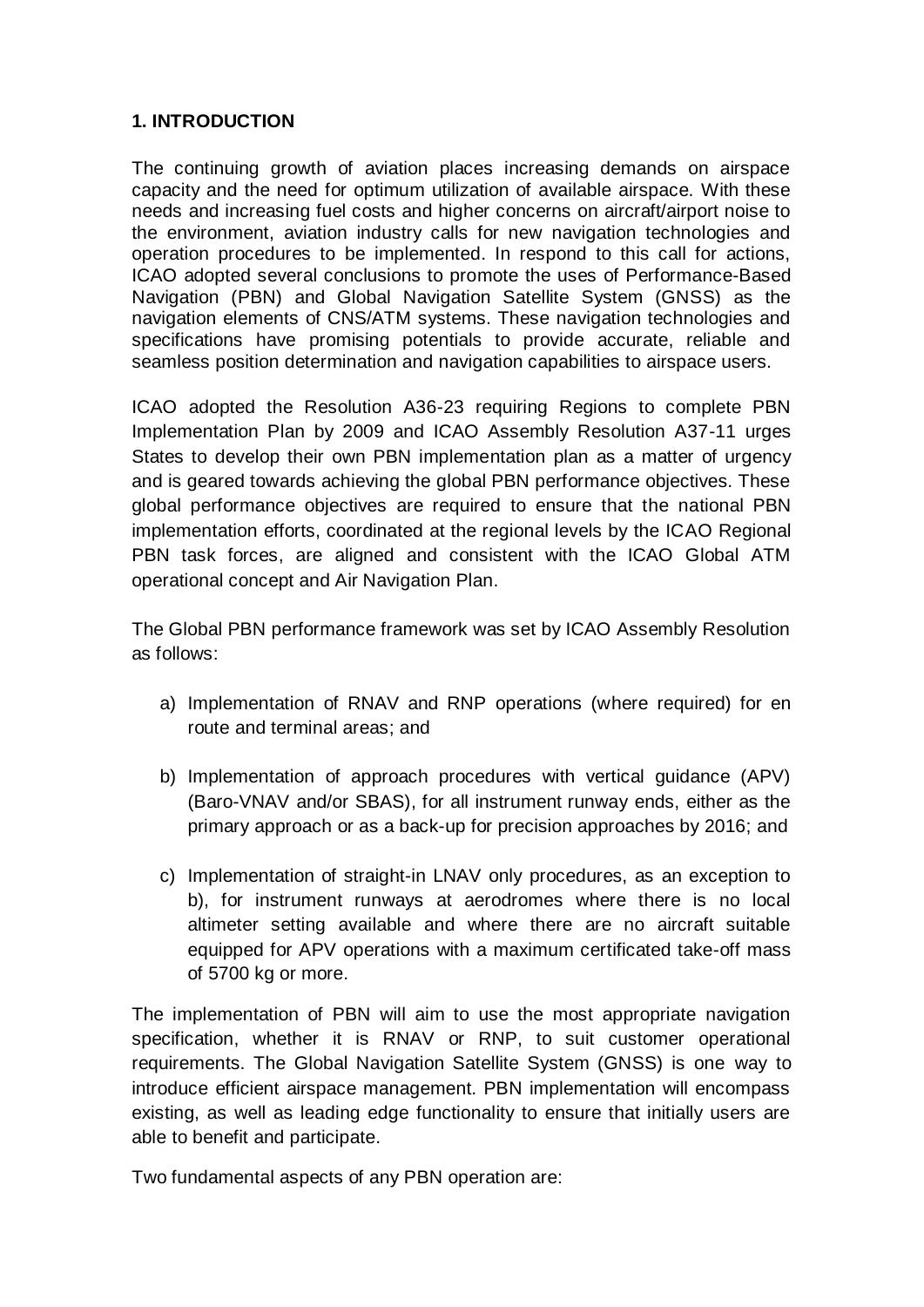The requirements set out in the appropriate navigation specification and Navaid infrastructure (both ground and space-based) allowing the system to operate

A navigation specification is a set of aircraft and aircrew requirements needed to support a navigation application within a defined airspace concept.

The navigation specification defines the performance required by the RNAV or RNP system as well as any functional requirements such as the ability to conduct curved path procedures or to fly parallel offset routes.



Fig.1 – Comparison between conventional navigation ground-based navaids, RNAV to RNP to PBN

Figure 1 shows the constraints associated with conventional, ground-based sensor specific routes/procedures and the flexibility and benefits of performance based navigation.

The ICAO Global ATM operational concept provides the basis for the introduction of PBN and outlines the technical recommendations regarding navigation, harmonisation and transitioning towards satellite navigation, curved RNAV approaches and implementation of APV to replace NPA (Non-Precision Approach).

### <span id="page-4-0"></span>**2. PBN IMPLEMENTATIONS PLAN OBJECTIVES**

The primary objectives of PBN roadmap in Cape Verde are as given below:

2.1.The PBN Roadmap will further provide a strategy for the evolution of the navigation applications to be implemented in Cabo Verde, in the short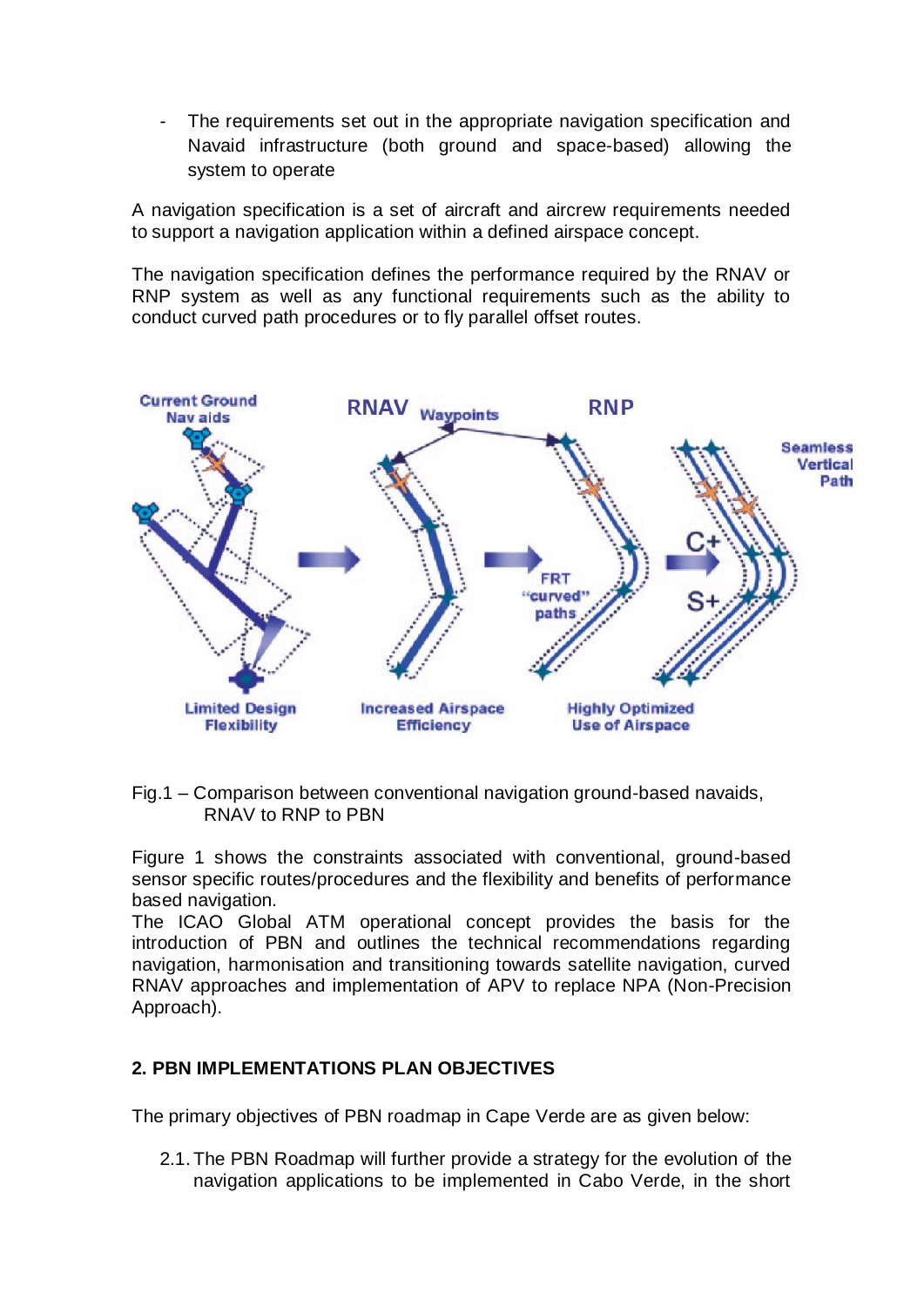term (2013-2016) and long term beyond 2016. This strategy is based on the concepts of Area Navigation (RNAV) and Required Navigation Performance (RNP), which will be applied to aircraft operations involving instrument approaches, standard departure (SID) routes, standard arrival (STAR) routes, and ATS routes in oceanic and continental areas. These objectives include Approach Procedures with vertical guidance (APV) for all instrument runway ends, either as the primary approach or as a backup for precision approaches.

- 2.2.To ensure that the implementation of the navigation infrastructure to support efficient CNS/ATM system is based on Regional (*AFI Regional PBN Implementation*) and Global operational requirements.
- 2.3.To avoid unnecessarily imposing the mandate for carriage of multiple airborne equipment on-board or multiple ground systems.
- 2.4.To avoid the need for multiple airworthiness and operational approvals.
- 2.5.To prevent commercial interests driving the Aircraft and ATM operational requirements, resulting in unnecessary expenditure for Airlines and ANSPs)
- 2.6. Regarding the replacement of conventional NPAs by APV Baro-VNAV procedures, PBN enables a gradual decommissioning of conventional navaids such as VOR and NDB. On the other hand, the safety of approaches to airports without ILS (or as a back-up for unserviceable ILS) is enhanced by replacing by non-precision approaches (NPAs) with APV procedures that offer vertical guidance.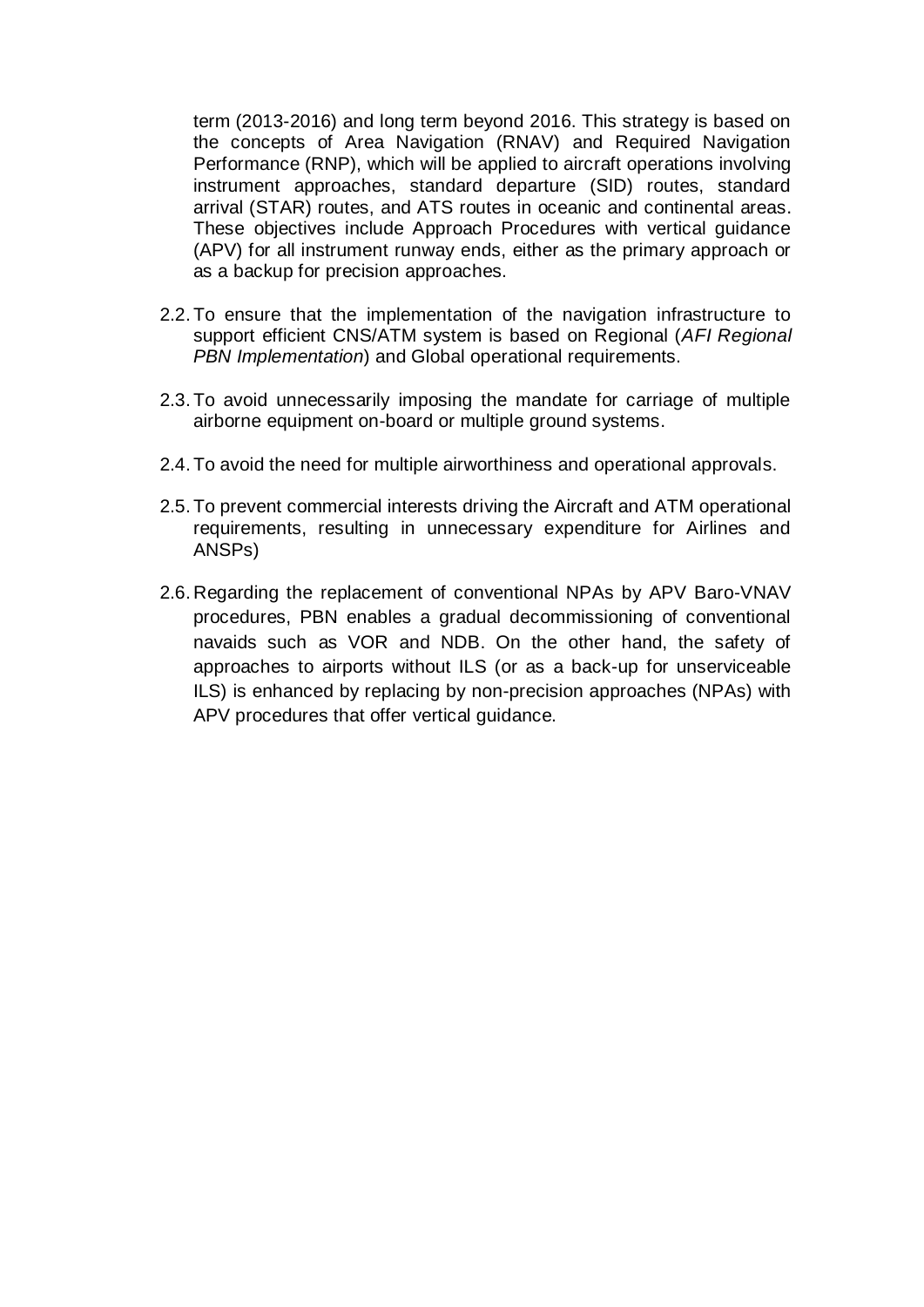

Fig.2 – Strategic objectives achieved by the introduction of PBN

# <span id="page-6-0"></span>**3. PBN CONCEPT**

PBN is a term used to describe the broad range of technologies that are reducing aircraft reliance on conventional, ground-based radio-navigation infrastructure. An aircraft flying a PBN path uses on board equipment and procedures to follow a defined trajectory.

PBN represents a shift from sensor based to performance based navigation.

Performance based navigation specifies Area navigation system performance requirements for aircraft operating along an ATS route, on an instrument approach procedure or in an airspace.

ICAO´s Performance Based Navigation (PBN) concept aims to ensure global standardisation of RNAV and RNP specifications and to limit the proliferation of specifications in use worldwide. It is a new concept based on the use of area navigation (RNAV) systems.

The aircraft system performance capabilities forms basis for the airspace design, obstacle clearance criteria, construction and implementation of flight procedures, application of aircraft separation minima, etc. Utilization of such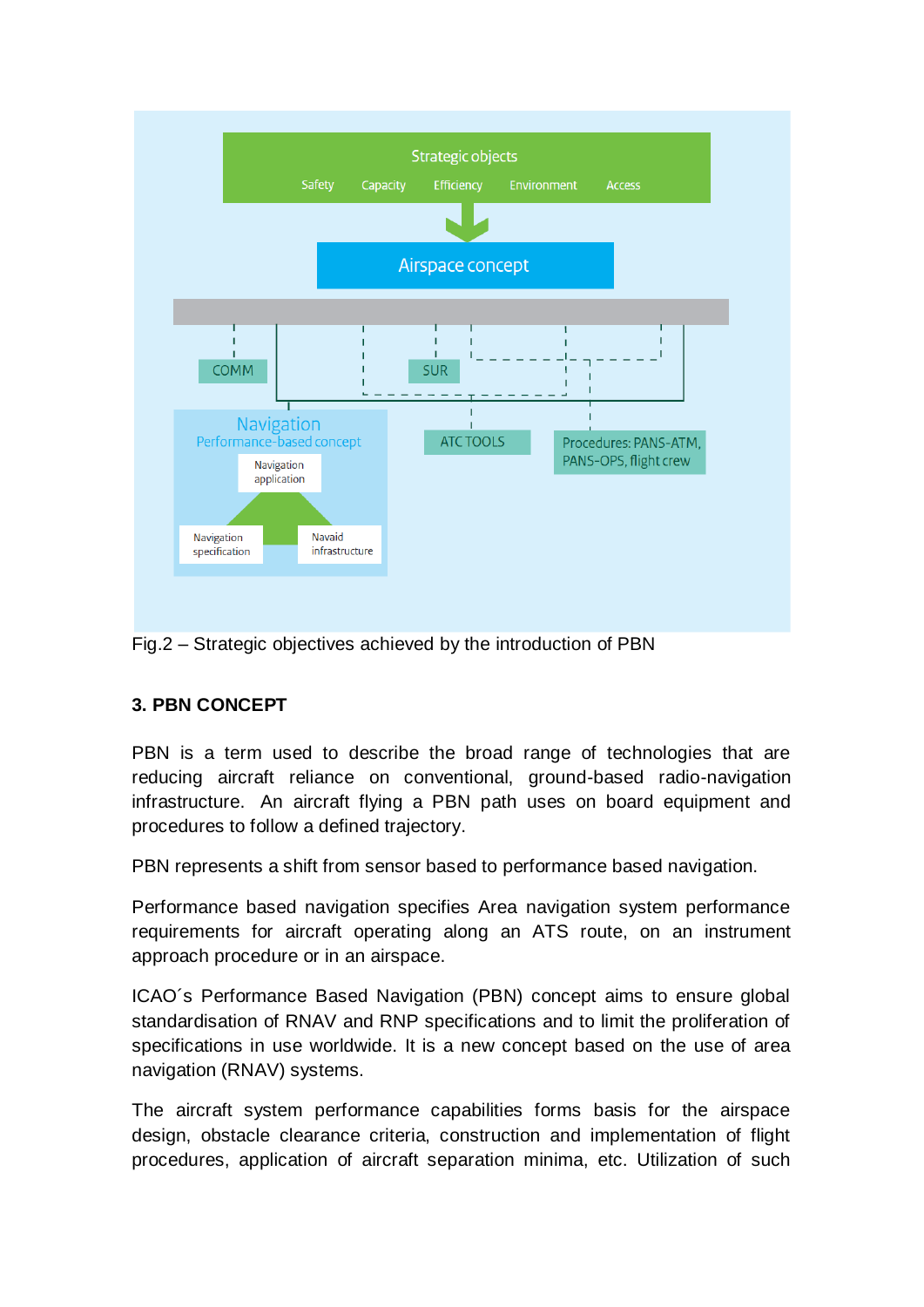procedures and to operate in the defined airspace the aircraft shall meet essential performance and operational capabilities.

Once the performance level (accuracy) is established on the basis of operational needs, the aircraft´s performance capability determines whether the aircraft can safely achieve the specified performance and thus quality for the operation. Within the framework of performance-based navigation, ICAO has defined RNAV and RNP specifications that can be satisfied by a range of navigation systems.

Performance requirements are defined in terms of accuracy, integrity, continuity, availability and functionality needed for the proposed operation in the context of a particular airspace concept.

Performance requirements are identified in navigation specifications which also identify which navigation sensors and equipment may be used to meet the performance requirement. There are both RNP navigation specifications and RNAV navigation specifications. RNP specification includes a requirement for on-board performance monitoring and alerting and is designated as RNP-X. RNAV specification does not have such requirements and is designated as RNAV- X.

RNP operations introduce the requirement for on-board performance monitoring and alerting. A critical characteristic of RNP operations is the ability of the aircraft navigation system to monitor the navigation performance to achieve and inform the crew if the requirement is not met during an operation. This on-board monitoring and alerting capability enhances the pilot's situation awareness and can enable closer route spacing without intervention by the air traffic control (ATC).

RNAV and RNP specifications facilitate more efficient design of airspace and procedures, which collectively result in improved safety, access, capacity, predictability, operational efficiency, and environmental effects.

## <span id="page-7-0"></span>**4. PBN NAVIGATION SPECIFICATIONS**

Two fundamental aspects of any PBN operation are the requirements set out in the appropriate navigation specification and the navigation aid infrastructure (both ground- and space-based) allowing the system to operate.

A navigation specification is a set of aircraft and aircrew requirements needed to support a navigation application within a defined airspace concept. The navigation specification defines the performance required by the RNAV system as well as any functional requirements such as the ability to conduct curved path procedures or to fly parallel offset routes.

RNAV and RNP systems are fundamentally similar. The key difference between them is the requirement for on-board performance monitoring and alerting. A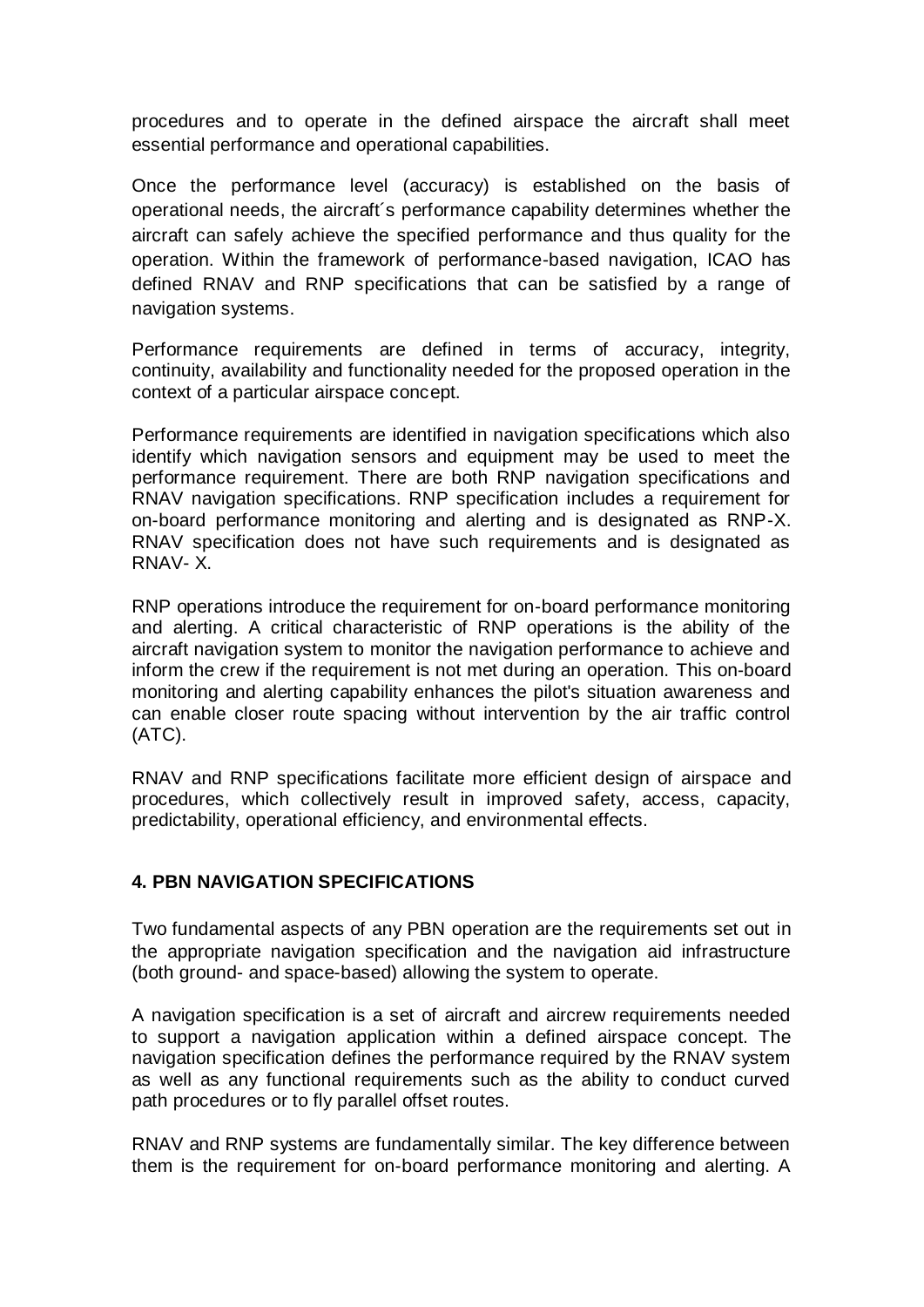navigation specification that includes a requirement for on board navigation performance monitoring and alerting is referred to as an RNP specification.

RNAV specifications do not require on-board performance monitoring and alerting. An area navigation system capable of achieving the alerting performance requirement of an RNP specification is referred to as an RNP System.

The PBN concept specifies that aircraft area navigation system performance requirements be defined in terms of the accuracy, integrity, continuity and functionality, which are needed for the proposed operations in the context of a particular airspace concept; availability is a function of the navigation signal in space.

This represents a shift from sensor-based to performance-based navigation. Performance requirements are identified in navigation specifications, which also identify the choice of navigation sensors and equipment that may be used to meet the performance requirements

### <span id="page-8-0"></span>4.1**RNAV 10 / RNP 10**

RNP 10 supports 50 NM lateral and 50 NM longitudinal distance-based separation minima in oceanic or remote airspace.

Aircraft equipped with at least two independent long range navigation systems; any combination of INS/ IRU or GNSS meets the RNP 10 requirements. During operations in airspace or on routes designated as RNP 10, the lateral total system error must be within  $\pm$ 10 NM for at least 95% of the total flight time.

### <span id="page-8-1"></span>4.2**RNAV 5**

RNAV 5 is an en-route navigation specification which may be used for the initial part of the STAR outside 30NM..

RNAV 5 operations are based upon the use of RNAV equipment that automatically determines aircraft position in the horizontal plane using inputs from one or a combination of the following types of position sensors, together with the means to establish and follow a desired path:

- VOR/DME
- DME/DME
- INS or IRS
- GNSS IN ACCORDANCE WITH FAA TSO-C145, TSO C146, OR TSO-C129

## <span id="page-8-2"></span>4.3**RNAV 1 AND RNAV 2**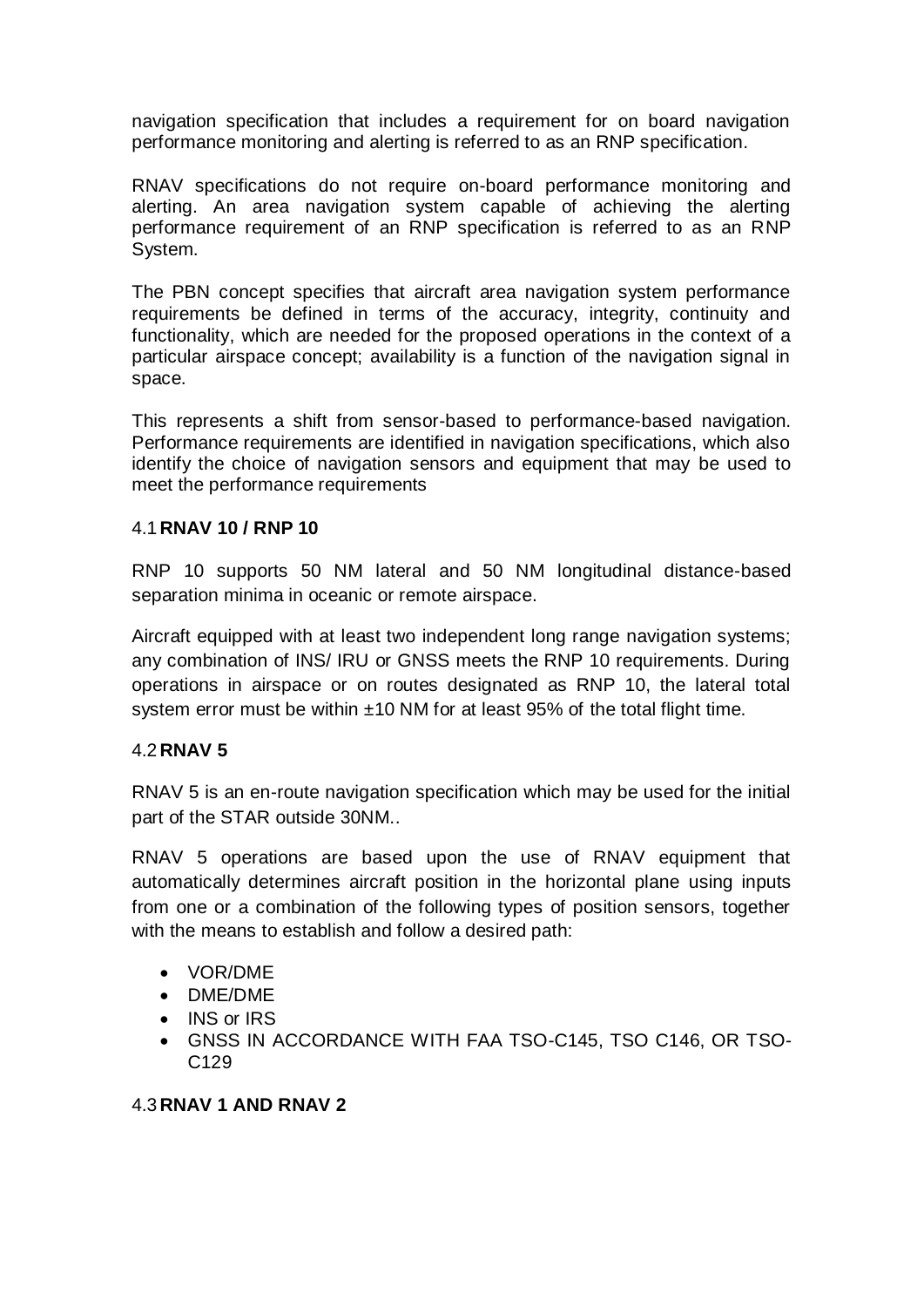The RNAV 1 and RNAV 2 Navigation Specification is applicable to all routes, inside or outside of controlled airspace, Standard Instrument Departures (SIDs), and Standard Arrival Routes (STARS).

It also applies to instrument approach procedures up to the Final Approach Course Fix (FACF). RNAV 1 and RNAV 2 routes are envisioned to be conducted in direct radar & controller pilot communication environments (DCPC).

RNAV 1 is intended for application within radar coverage. RNAV 1 and RNAV 2 operations are based upon the use of RNAV equipment that automatically determines aircraft position in the horizontal plane using inputs from the following types of position sensors (no specific priority):

- GNSS in accordance with FAA TSO-C145, TSO C146, or TSO-C129
- Positioning data from other types of navigation sensors may be integrated with the GNSS data provided it does not cause position errors
- With TSO-C129, as a minimum, integrity must be provided by an aircraftbased augmentation system. (e.g. RAIM)

### <span id="page-9-0"></span>4.4**RNP 4**

RNP 4 is designed for Oceanic or Remote area airspace (where ground-based NAVAID infrastructure is not available.

RNP 4 currently supports 30 NM lateral and 30 NM longitudinal distance-based separation minima in oceanic or remote area airspace and requires GNSS avionics such as TSO-C129a or C145/6.

At least two LRNSs (Long Range Navigation System) capable of navigating to RNP 4, and listed in the flight manual, must be operational at the entry point of the RNP airspace.

### <span id="page-9-1"></span>4.5**RNP APCH**

RNP approach (RNP APCH) procedures include existing RNAV (GNSS) approach procedures.

The following systems meet the accuracy, integrity and continuity requirements of these criteria:

- GNSS stand-alone systems, TSO-C129a, TSO C146
- GNSS sensors used in multi-sensor system (e.g. FMS)

### <span id="page-9-2"></span>4.6**RNP AR APCH**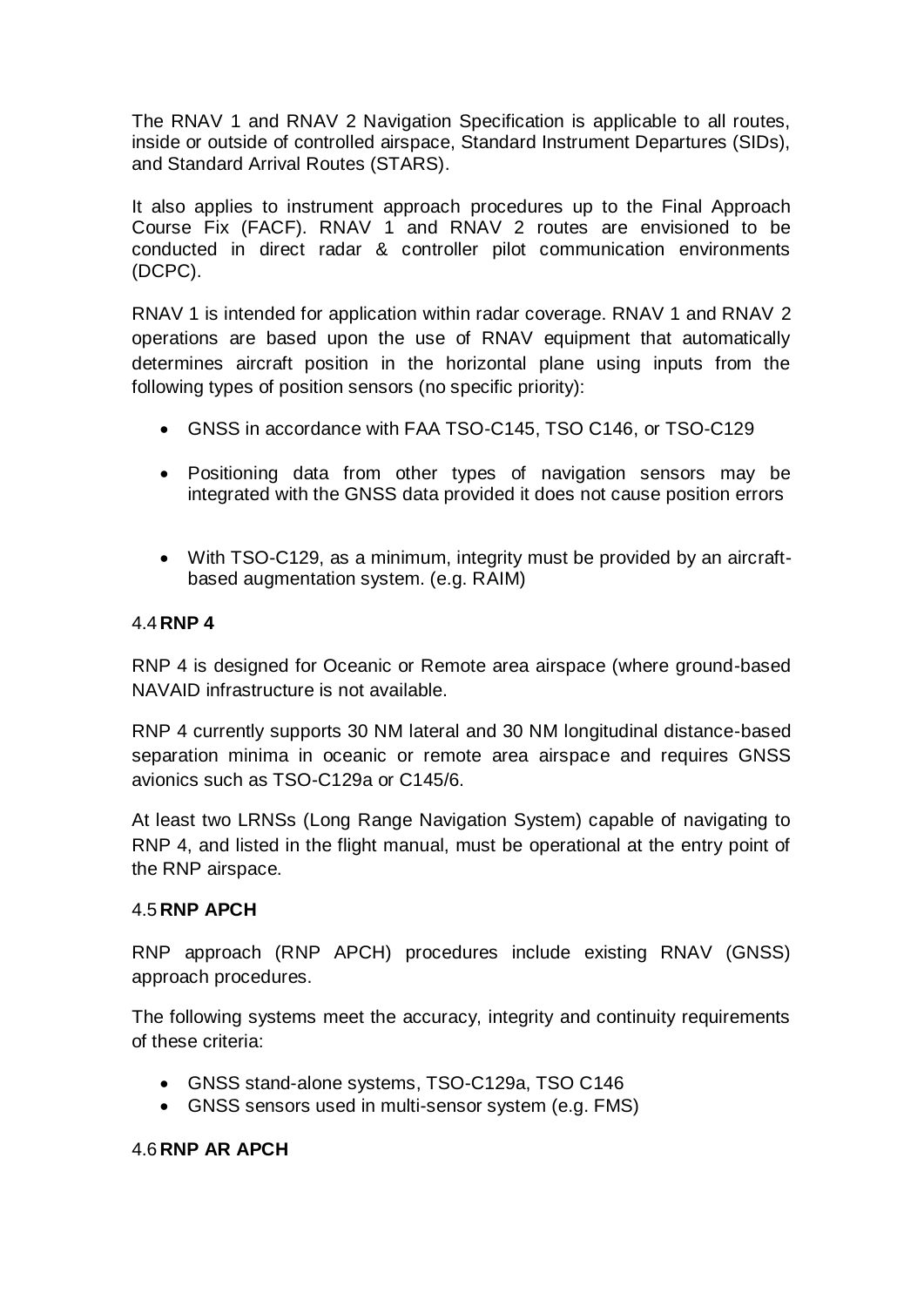Aircraft operating on RNP AR APCH procedures may have RNP as low as 0.1 on the Initial, Intermediate, Final and Missed approach. If any of the Initial, Intermediate or Final segments are less than RNP 0.3, or if the Missed segment is less than RNP 1.0, then IRU must also be used.

## <span id="page-10-0"></span>**5. NAVIGATION FUNCTIONAL REQUIREMENTS**

Both RNAV and RNP specifications include requirements for certain navigation functionalities. At the basic level, these functional requirements may include:

a) continuous indication of aircraft position relative to track to be displayed to the pilot flying on a navigation display situated in his primary field of view;

- b) display of distance and bearing to the active (To) waypoint;
- c) display of ground speed or time to the active (To) waypoint;
- d) navigation data storage function; and
- e) appropriate failure indication of the RNAV system, including the sensors.

#### <span id="page-10-1"></span>**6. PBN EXPECTED BENEFITS**

The main strategy (benefits) is aimed at:

- Increasing safety by using three-dimensional (3D) approach operations with course guidance to the runway, which reduces the risk of controlled flight into terrain (CFIT);
- Improving airport and airspace access in all weather conditions, and the ability to meet environmental and obstacle clearance constraints;
- Enhancing reliability and reduce delays by defining more precise terminal area procedures that feature parallel routes and environmentally optimized airspace corridors.
- Improving efficiency and flexibility by increasing use of operatorpreferred trajectories at all altitudes. This will be particularly useful in maintaining schedule integrity when convective weather arises;
- Reducing workload and improve productivity of air traffic controllers;
- Supporting continued operations of aircraft with lower capabilities as long as operational practical;
- Use of the RNAV and/or RNP capabilities that already exist in a significant percentage of the traffic flying in EUR/SAM corridor;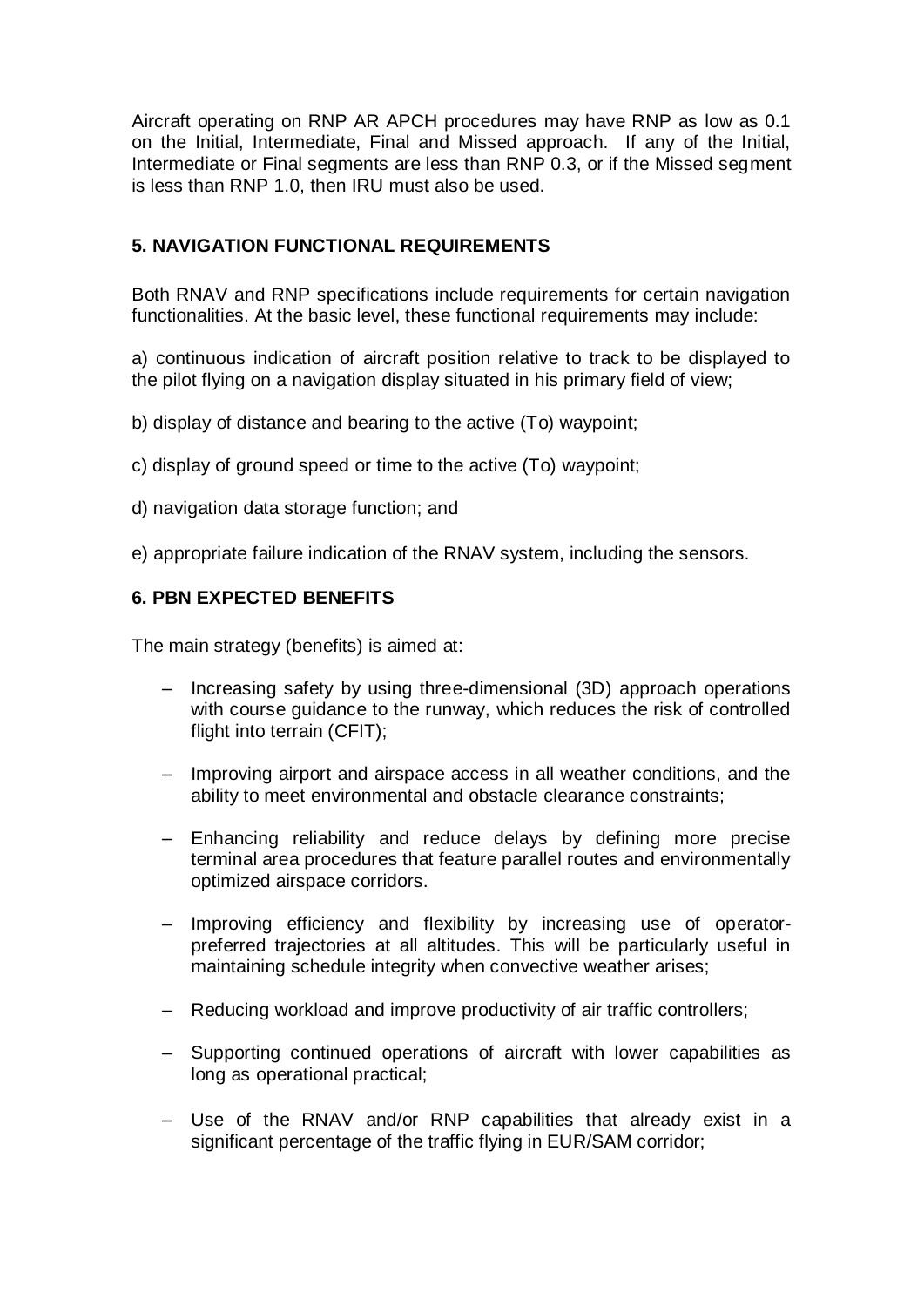- Reduced aircraft flight time due to the implementation of optimal flight paths, with the resulting savings in fuel and environmental protection (noise protection);
- Reducing the need to maintain sensor-specific routes and procedures, and their associated costs;
- Facilitating the operational approval process for operators by providing a limited set of navigation specifications intended for global use.

The implementation of this strategy will bring many benefits for operators and for air space service provider.

### <span id="page-11-0"></span>**7. OPERATORS READINESS STATUS**

All major commercial aircraft manufacturers since the 1980's have included RNAV capabilities and also the commercial aircraft currently produced incorporate an RNP capability. Within the framework of this plan, APV Baro-VNAV and RNAV1 SID´s and STAR´s will be implemented no later than mid-2016 as expected. (See Appendix 1)

As seen in Appendix 3, most operators can fly these procedures. This is consistent with IATA position on APV Baro-VNAV stating that most commercial aircrafts can support APV Baro-VNAV (APIRG17, wp33).

Considering that after the implementation of the referred procedures some operators will still be operating with aircrafts not equipped to fly the above procedures, in the first phase (transition phase) it is necessary to accommodate mixed traffic. (See Appendix 2 and 3)

### <span id="page-11-1"></span>**8. TRAFFIC DESCRIPTION IN CV AIRSPACE**

There is a continuous growth of traffic in Cabo Verde airspace with a little decrease in 2008/2009 and also in 2012, probably due to the international financial crisis during the period 2007-2009

| Year | Departure/landing | <b>Over flights</b> | <b>Total</b> |
|------|-------------------|---------------------|--------------|
|      |                   |                     |              |
| 2005 | 33035             | 32507               | 65542        |
| 2006 | 35397             | 33755               | 69152        |
| 2007 | 32631             | 39683               | 72314        |
| 2008 | 31456             | 42586               | 74042        |
| 2009 | 31218             | 37731               | 68949        |
| 2010 | 33415             | 39219               | 72634        |
| 2011 | 36478             | 44165               | 80643        |
| 2012 | 35307             | 44026               | 79333        |

Table 1 – Traffic description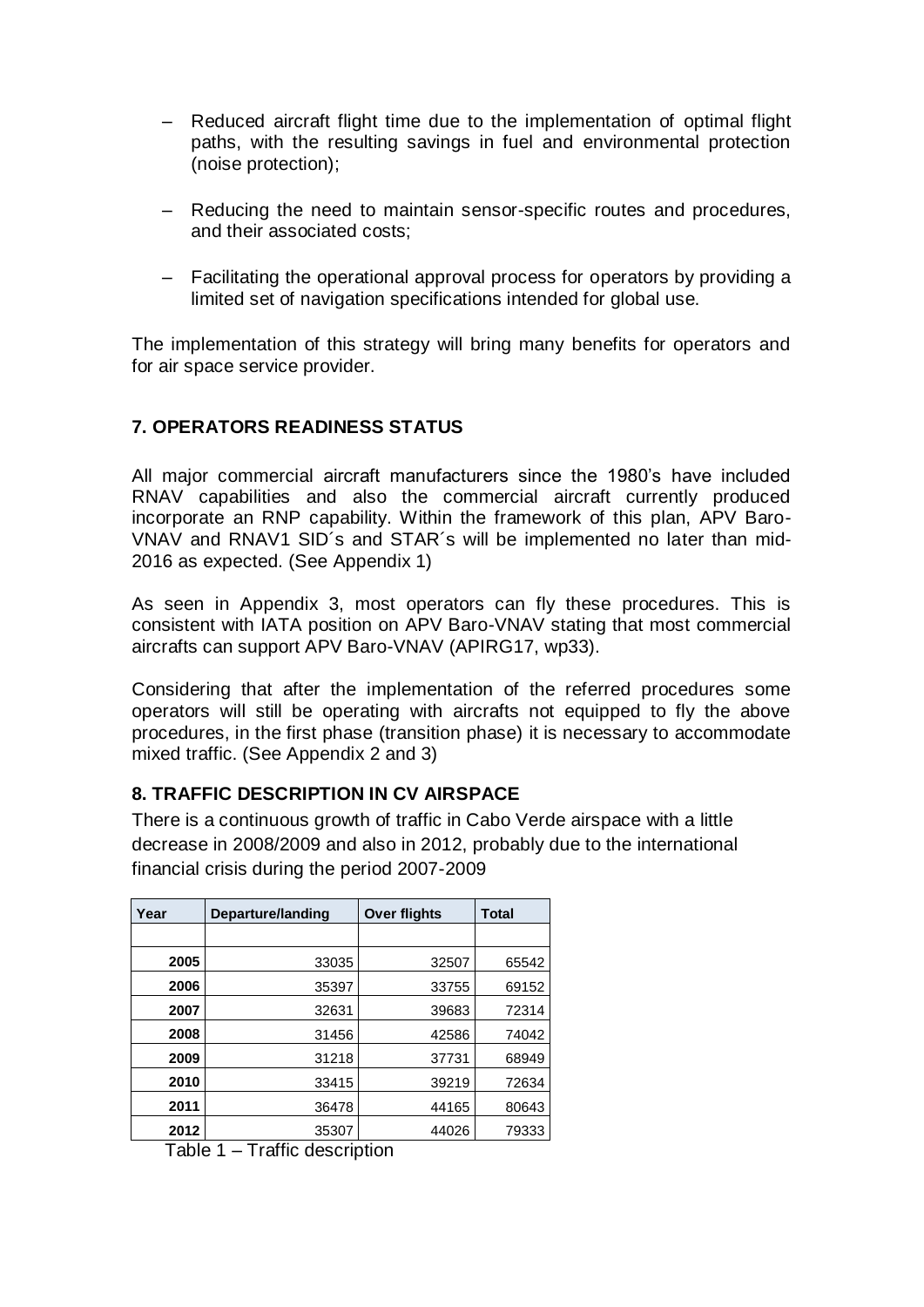With a little decrease referred above, this table shows the increasing tendency of air traffic in Cabo Verde airspace. That growth will require infrastructure modernization in the air traffic management and procedures improvements based on the PBN.

# <span id="page-12-0"></span>**9. CNS INFRASTRUCTURE**

## <span id="page-12-1"></span>**9.1 Global Navigation Satellite System (GNSS)**

Global Navigation Satellite System (GNSS) is a satellite-based navigation system utilizing satellite signals, such as Global Positioning System (GPS), providing accurate and reliable position, navigation, and time services to airspace users.

GNSS supports both RNAV and RNP operations. Through the use of appropriate GNSS augmentations, GNSS navigation provides sufficient accuracy, integrity, availability and continuity to support en-route, terminal area, and approach operations.

Approval of RNP operations with appropriate certified avionics provides onboard performance monitoring and alerting capability enhancing the integrity of aircraft navigation.

GNSS augmentations include Aircraft-Based Augmentation System (ABAS), Satellite-Based Augmentation System (SBAS) and Ground-Based Augmentation System (GBAS). It is expected that EGNOS will support PBN operations in Africa and consequently in our national airspace.

The possibility of installation of GBAS will enhance efficiency and capacity by mitigating the need for critical area protection as it is the case during ILS operations. It will also reduce the reliance on the conventional ILS infrastructure.

### <span id="page-12-2"></span>**9.2Other CNS infrastructure**

Other navigation infrastructure such as INS, VOR/DME may satisfy the requirements of RNAV navigation specifications, but not those of RNP. INS will be used to support PBN en-route operations with RNAV-10 and RNAV-5 navigation specifications.

VOR/DME will also be used to support PBN en-route and STAR operations based on the RNAV-5 navigation specification.

<span id="page-12-3"></span>Communications requirements for PBN implementation in accordance with ICAO PANS ATM (Doc 4444), ICAO RCP Manual (Doc 9869), and ICAO Annex 10 would be complied with for implementation of RNAV/RNP routes.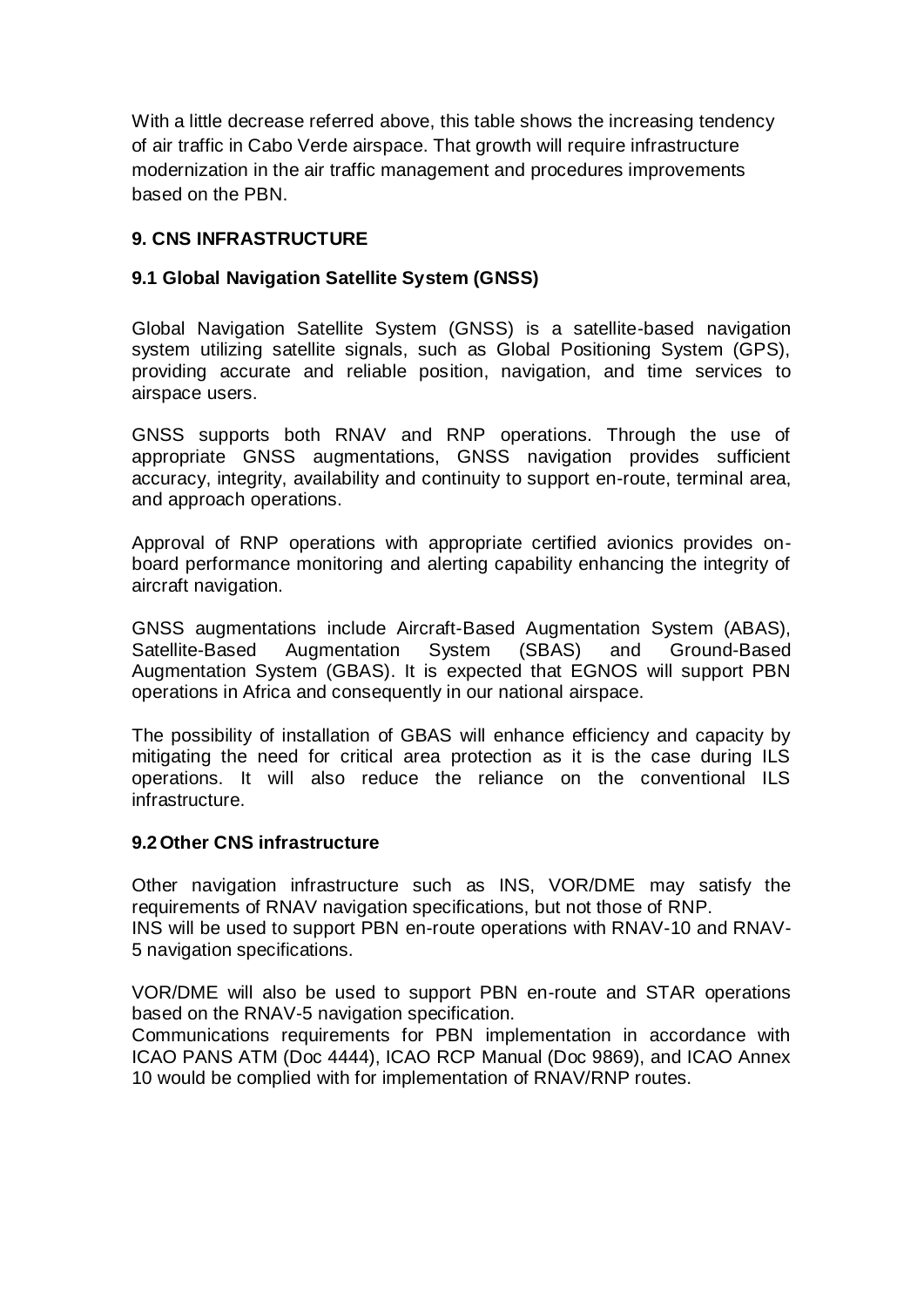### **9.3Cabo Verde – CNS infrastructure**

#### <span id="page-13-0"></span>**9.3.1 Navigation and Surveillance**

There are two VOR/DME stations installed in Cabo Verde for approach and en route navigation. One is located in Sal airport and another in Praia airport. Aircraft flight management system, with the location of VOR/DME stations and their exact coordinates, can calculate the deviation from the intended flight track. The limitation of VOR/DME utilisation is the low accuracy of radial angle measurement. Taking into account the navigation system errors (NSE) and the flight technical errors (FTE), VOR/DME can meet only RNAV5 navigation specification requirements not further than 110-120 km from their installation location.

VOR accuracy can typically meet the accuracy requirements for RNAV 5 up to 60 NM from the navigation aid.

DME signals are considered sufficient to meet the requirements of RNAV 5 whenever the signals are received and there is no closer DME on the same channel, regardless of the published coverage volume. Using two DME/DMEs, the navigation accuracy is about 1km, which allows this navigation infrastructure to meet RNAV 1 navigation specification requirements. The use of two DMEs will not be able to provide the necessary accuracy in all directions and it would be necessary to install at least another one DME station in Cabo Verde.

The introduction of RNAV1 SID and STARS will rely on the use of GNSS. RNP APCH operations (APV Baro-VNAV) will be based on GNSS and the vertical guidance will be based on barometric altimetry. Given that the vertical path is based on barometric inputs, it is very important that the correct local pressure setting (QNH) is entered into the system. The final descent is also influenced by temperature which must be published on the chart. Today in all airports there is reliable pressure and temperature information (QNH).

There are three radar stations installed in Cabo Verde, in Morro Curral (Sal), Monte Tchota (Santiago) and Pedra Rachada (Santo Antão). They are used to provide surveillance in Cabo Verde TMA and in most part of Sal Oceanic FIR as you can see in Appendix 3.

Additional surveillance is provided by ADS within and beyond radar coverage.

As long as there surveillance is always provided, it is foreseen the introduction of RNAV1 SIDs and STARs instead of RNP1 SIDs and STARs.

After safety assessment, in the framework of SAT, RNP 4 will replace RNP10 operations.

### <span id="page-13-1"></span>**9.3.2 Communication infrastructure**

Today there are two VHF ER stations providing stable and reliable communications for air traffic management in domestic and international operations. Beyond VHF coverage, communication is provided by CPDLC.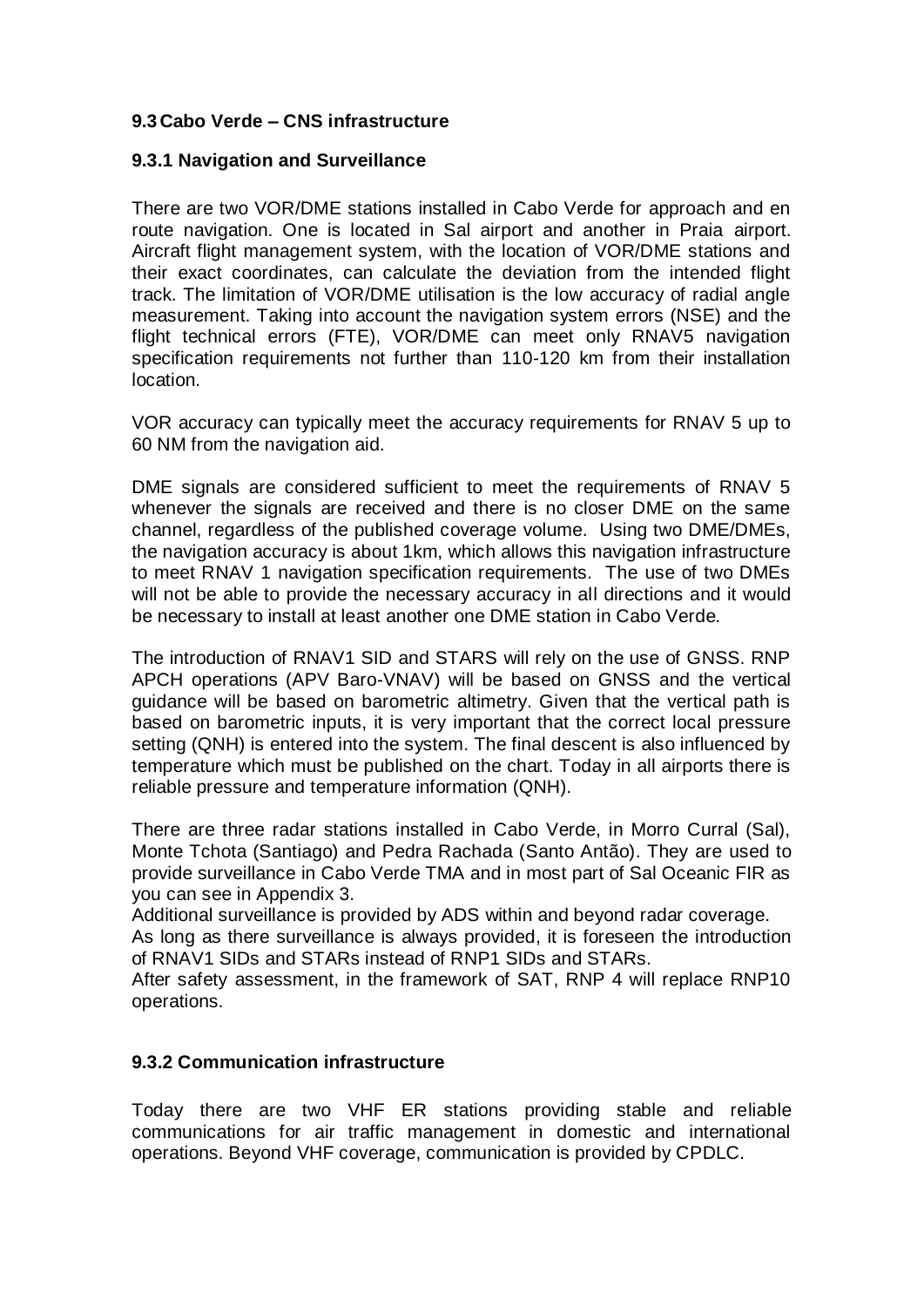## <span id="page-14-0"></span>**10. CV IMPLEMENTATION STRATEGY**

Cabo Verde airspace (Sal Oceanic FIR) is located along EUR /SAM corridor and the introduction of any navigation specification for upper airspace must be discussed with SAT members and be approved in this forum.

The PBN implementation plan in Cabo Verde includes implementation of PBN routes in Sal FIR and RNAV (GNSS) approach procedures, replacing the conventional procedures and reorganization of airspace if needed.

Flex routes may also be implemented. The Global Plan Initiative (GPI -7, doc 9750) states that routes need not to be fixed to pre-determined waypoints except where required for control purposes.

Flex routing structure was introduced in Sal Oceanic FIR in April 2011 (S01/2011). Its implementation aimed to remove the constraints imposed by the fixed route structure and through the optimized use of all the airspace benefits of capacity, flexibility, flight efficiency and cost savings, while maintaining safety standards.

RNP 10 was introduced in 2009 (AIC 002/2009), as was decided by SAT group.

The implementation of PBN is expected to be developed in two phases: phase I (near term) and phase II (medium term).

### <span id="page-14-1"></span>**10.1 Phase I**

This phase will allow the use of GNSS as a primary-means of navigation for enroute, and for NPA; and as a supplemental-means navigation system for TMA. Existing ground infrastructure remains intact.

| Phase I               | Period          | Proposed Implementation Objectives                           |
|-----------------------|-----------------|--------------------------------------------------------------|
| <b>Near Term</b>      | $2013 - 2015$   |                                                              |
|                       |                 |                                                              |
| En route Oceanic      |                 | <b>RNP10</b>                                                 |
| <b>Terminal Areas</b> |                 | RNAV 1/Basic RNP 1                                           |
| Approach              |                 | RNP APCH with Baro-VNAV at all International<br>Airports (*) |
| Phase II              |                 |                                                              |
| <b>Medium Term</b>    | 2016 and beyond |                                                              |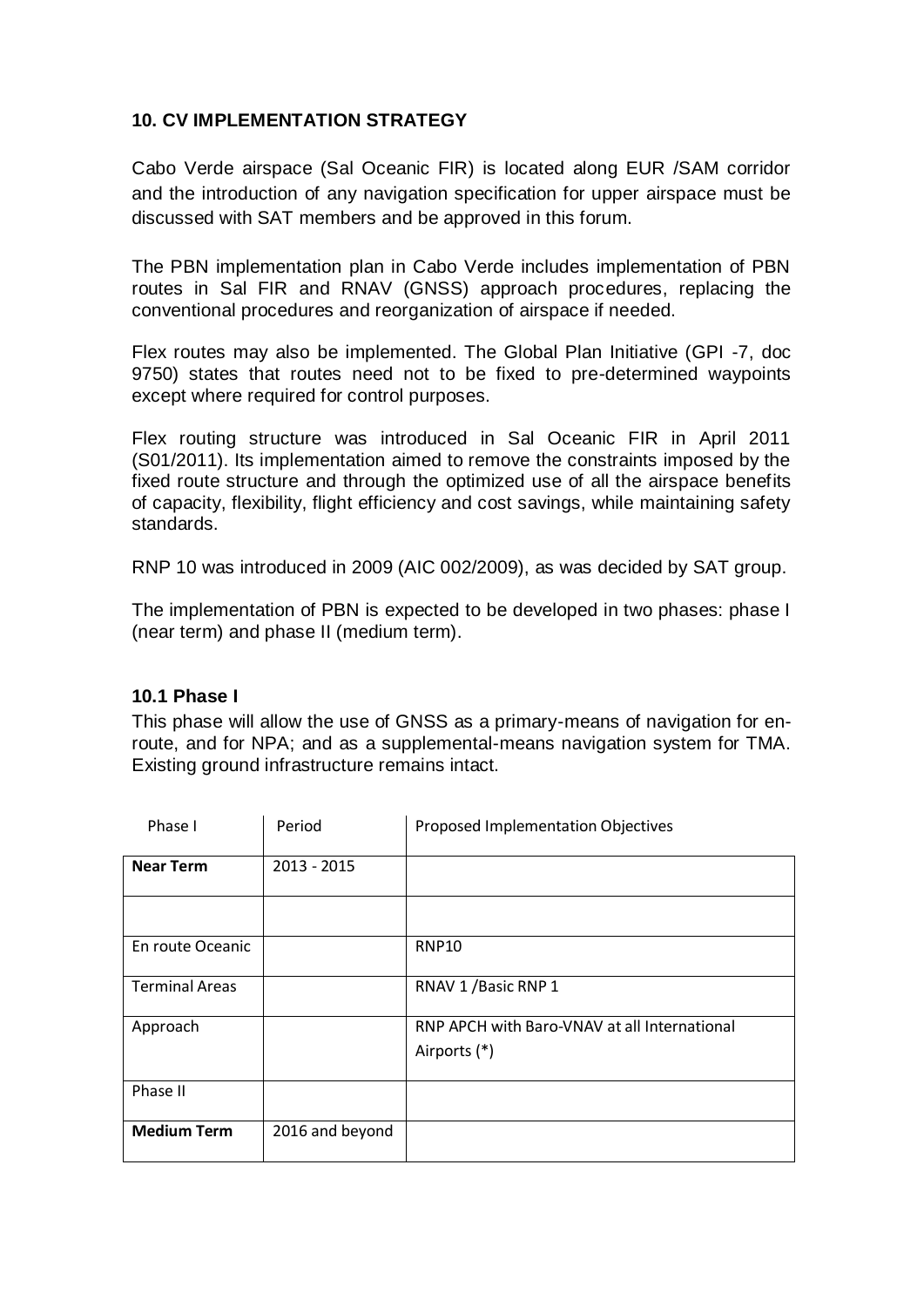| <b>En route Oceanic</b>                        |  | RNP 10 / RNP 4 (30NM / 30 NM)                |
|------------------------------------------------|--|----------------------------------------------|
| <b>Terminal Areas</b>                          |  | <b>RNAV 1 or Basic RNP1</b>                  |
| Approach                                       |  | RNP APCH with Baro-VNAV at international and |
|                                                |  | domestic airports where required and agreed  |
| (*) Following airports: GVAC, GVPN, GVBA, GVSV |  |                                              |

| Fig. 3 - Implementation of planned objectives |  |  |
|-----------------------------------------------|--|--|
|-----------------------------------------------|--|--|

The implementation targets are:

- RNP APCH (with Baro-VNAV) or APV in all instrument runways by 2016
- RNAV-1 or RNP-1 SID/STAR for all international airports by 2016
- RNAV-1 or RNP-1 SID/STAR for domestic airports where there are operational benefits
- Implementation of additional RNAV/RNP Routes if required.

At Sal airport, APV may be used as a backup for precision approach.

#### <span id="page-15-0"></span>**10.2 Phase II**

In this phase sufficient capacity is needed to meet en route and TMA navigation requirements in Sal Oceanic FIR. GNSS will continue to be used as principal en route navigation.

Approach and landing phase: sufficient capability for APV1 national airspace. ILS will continue to be operationally where they are installed.

RNP 4 was developed for operations in oceanic and remote areas. The global navigation satellite system is the primary navigation sensor that supports RNP4, either as a stand-alone navigation system or as part of multi-sensor system. The implementation of RNP4 will be consistent with the decisions of SAT group for EUR/SAM corridor. The implementation of RNP4 will need a safety assessment to be done by SATMA.

All routes and coordinates may be based on WGS-84.

PBN SIDs and STARS would allow the following:

- a) Reduction in controller-pilot communications;
- b) Reduction of route lengths to meet environmental and fuel efficiency requirements;
- c) Seamless transition from and to en-route entry/exit points;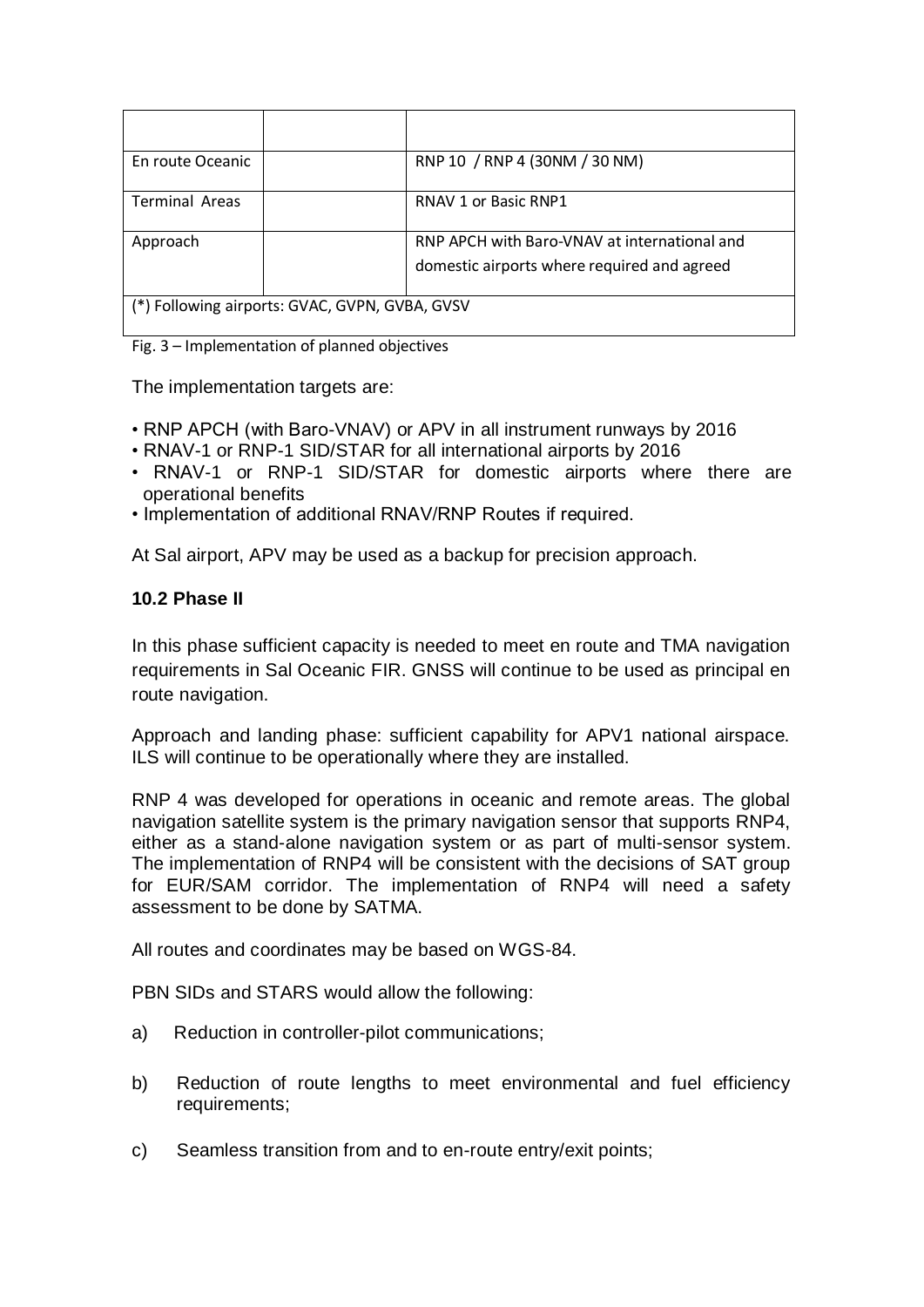d) Sequence departures to maximize benefits of RNAV and identify automation requirements for traffic flow management, sequencing tools, flight plan processing, and tower data entry activities.

For each identified runway the SIDs will be developed to accommodate as many aircraft as possible. These procedures will take into account obstacle clearance, airspace structure, aircraft performance and noise abatement. The departure procedure is to be developed as a route to link the aerodrome with a specified point, normally to where en route phase of the flights commences.

The STARs will be developed to guarantee efficient traffic routing and management. The arrival procedure will be designed and implemented to be compatible with efficient traffic flow and ATM needs, connecting the en route area with the runway end.

# <span id="page-16-0"></span>**10.3 CDO AND CCO (Continuous Descent Operations and Continuous Climb Operations)**

Where operationally feasible, operational concepts and requirements for continuous descent operations and for continuous climb operations will be developed. This would reduce workload for pilots and controllers as well as increase fuel efficiency.

The deployment of departure procedures that allow the aircraft to fly optimum aircraft profile taking account of airspace and traffic complexity with continuous climb operations (CCOs) will increase the efficiency and flexibility of departures.

It is expected that the deployment of performance-based airspace and arrival procedures will allow the aircraft to fly optimum profile taking account of airspace and traffic complexity with continuous descent operations (CDOs). The figure 1 illustrates this concept.

The Fig. 1 shows an example of continuous descent operation using a single aisle jet. For fifteen operations there is a fuel consumption reduction of 6.1 ton of fuel and emission reduction of 19.15 ton of  $CO<sub>2</sub>$ . This calculation was done with ICAO tool Ifset v.1.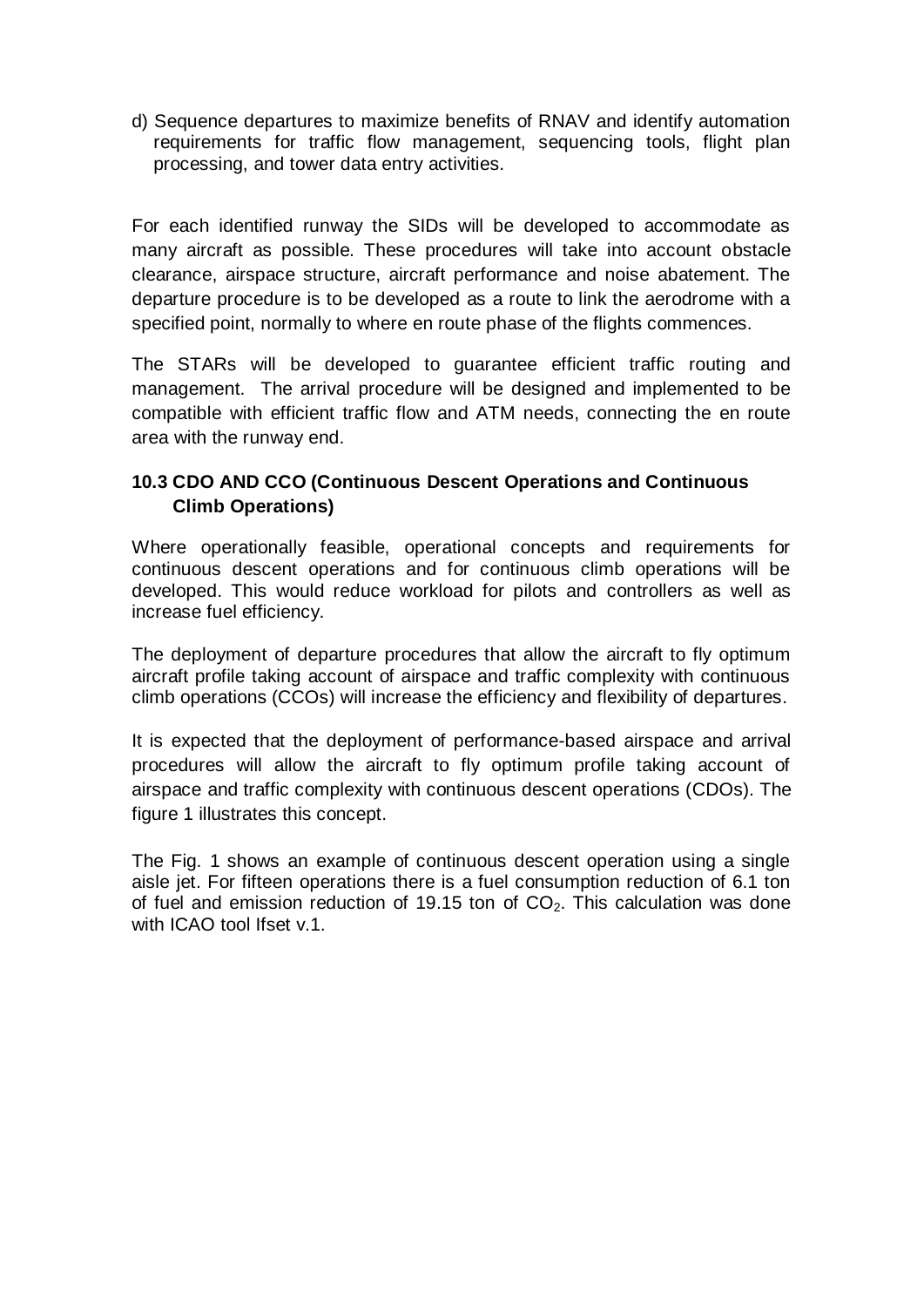

Fig. 4 – Illustration of the benefits of the introduction of new procedure (CDO)

The implementation of continuous descent and climb operations will be one of the tasks of the Implementation Team.

## <span id="page-17-0"></span>**10.4 CHALLENGES**

The following challenges are envisaged:

- Mixed fleet / system operations
- Integration of PBN capability into the ATM system (FPL)
- PBN capability register and aircraft minimum equipment lists (MEL)
- Safety monitoring of ATM system
- Approach naming and charting conventions
- Navigation database integrity and control
- GNSS system performance and prediction of availability service
- Continued involvement in CNS/ATM and PBN development
- Resources to implement PBN
- Education and training CAA staff, service provider and aircraft operators
- **Environment (reduction of noise and**  $CO<sub>2</sub>$  **emissions)**
- GNSS/RAIM prediction requirements
- Introduction of Automatic Weather Station (AWS) for APV Baro-VNAV
- Implementation of CCOs and CDOs
- Approval process

### <span id="page-17-1"></span>**10.5 CNS INFRASTRUCTURE**

The existing CNS infrastructure is sufficient to support the introduction of RNAV1 SIDs and STARs operations as well as the APV Baro-VNAV approaches. There is no need of additional ground infrastructure.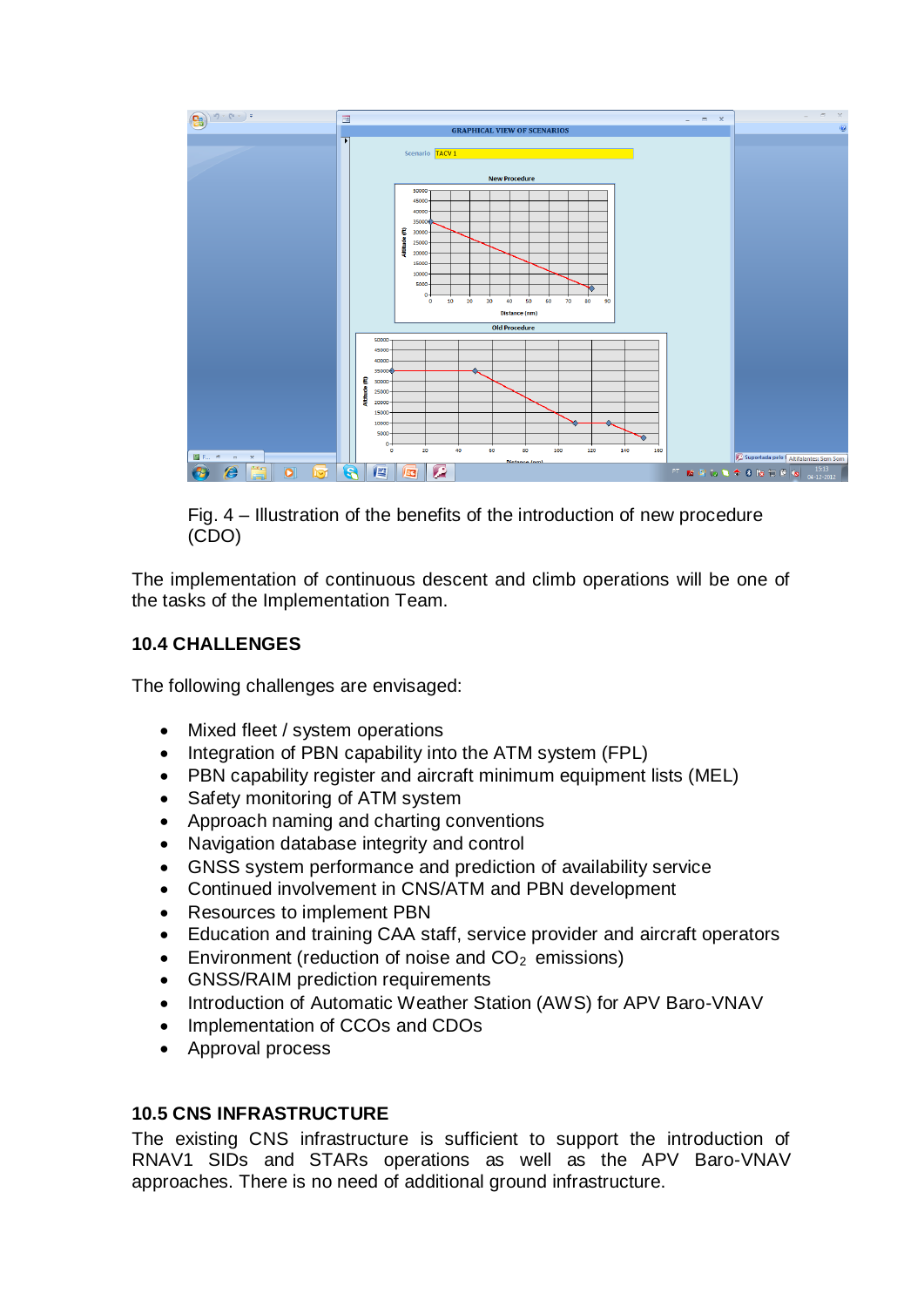It is expected that some aircrafts will be not able to fly RNAV1 or APV Baro-VNAV procedures. There will be mixed operations for equipped and nonequipped aircrafts. This issue will be addressed by the implementation team.

### <span id="page-18-0"></span>**10.6 SBAS/GBAS IMPLEMENTATION**

In relation with SBAS/GBAS development. it must be stated that in near future SBAS or GBAS based operations are not expected to be implemented in Cabo Verde.

## <span id="page-18-1"></span>**10.7 STAKEHOLDERS**

The primary of this driver for this plan is to maintain and increase safety, air traffic demand and capacity, and services and technology in consultation with relevant stakeholders. This PBN Plan was developed by the Cabo Verde CAA in consultation with the stakeholders concerned and is intended to assist the main stakeholders of the aviation community to plan a gradual transition to the RNAV and RNP concepts. The main stakeholders of the aviation community that benefit from this PBN Implementation Plan, and were therefore included in the development process are:

- Cabo Verde Civil Aviation Administration
- Airspace operators and users
- Standard organizations

As driven by business needs, airlines and operators can use the Cabo Verde PBN plan to plan future equipage and capability investments. Similarly, the air navigation service provider can determine requirements for future automation systems, and more smoothly modernize ground infrastructure.

### <span id="page-18-2"></span>**10.8 IMPLEMENTATION TEAM**

In order to implement the PBN national plan there is a need to set up an implementation team to carry following functions:

- Development of GNSS non-precision approach procedures for agreed runways;
- WGS-84 surveys update;
- Development of SIDs and STARs in conjunction with GNSS approach procedures;
- Modification of airspace structure design to meet GNSS requirements;
- Development and preparation for publication of all relevant charts;
- Flight verification (inspection) of the GNSS procedures;
- Drafting of essential national GNSS legislation (regulations);
- Training
- Implementation team shall have the following composition: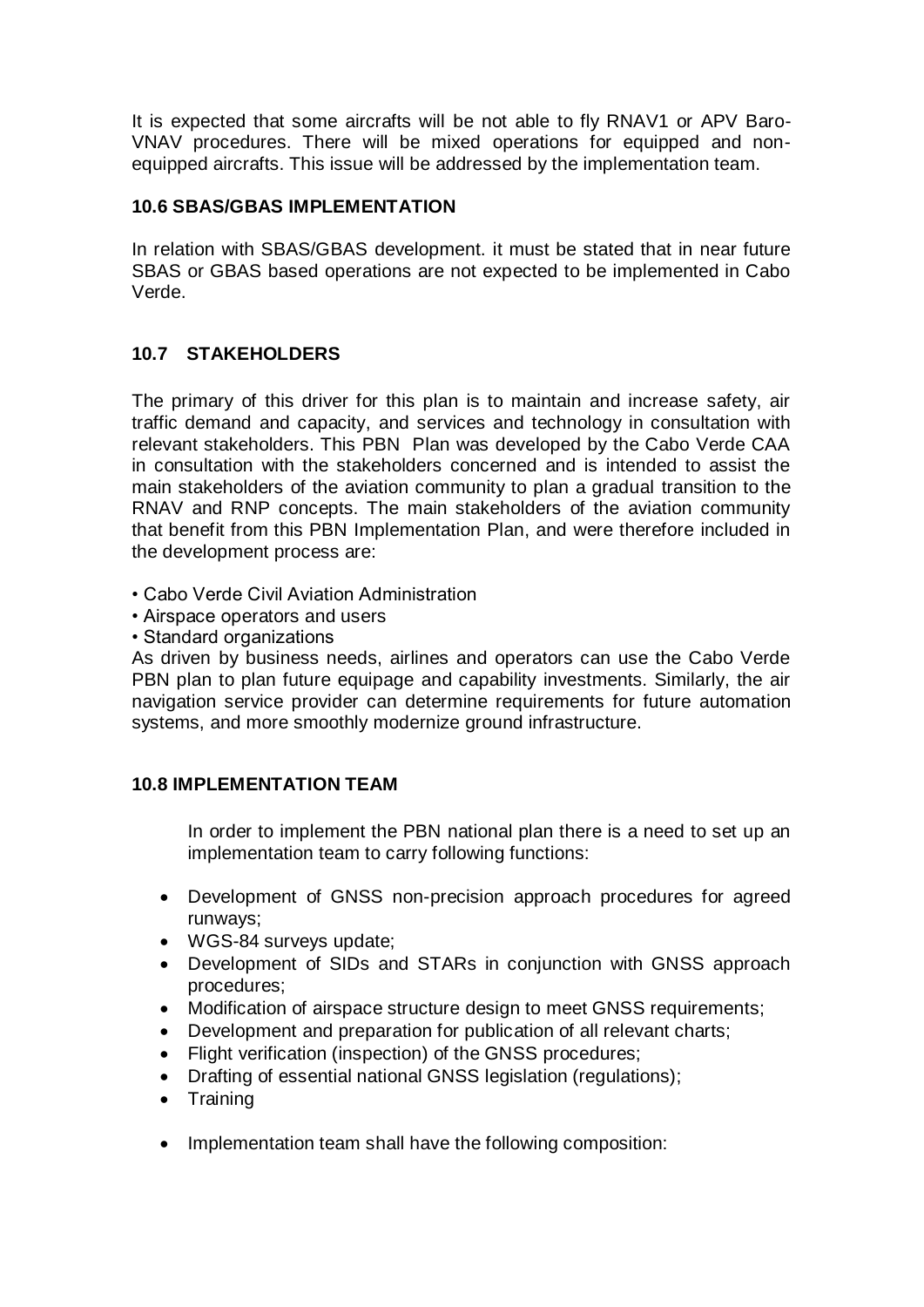- ❖ AAC NAV Inspectors
- One Operational Inspector
- Two representatives of ASA (DNA)
- One representative of TACV
- Two representatives of International Airlines operating in Cape Verde

### <span id="page-19-0"></span>**11. AVIONICS**

The aircrafts must have the following capability:

- PBN approach procedures can be flown with basic IFR GNSS avionics
- TSO C129 receivers with RAIM
- Basic IFR GNSS receivers integrated with Baro VNAV functionality to support vertical guidance to LNAV/VNAV minima
- Aircraft with SBAS avionics (TSO C145/146) can fly approaches with vertical guidance to LPV minima, as low as ILS Cat I minima
- Aircraft require TSO C161/162 avionics to fly GBAS approaches

### <span id="page-19-1"></span>**12. CONCLUSION**

There is a need to implement PBN because at a global level it aims to reduce controlled flight into terrain (CFIT), to increase efficiency, capacity, aerodrome access and address environmental issues.

### <span id="page-19-2"></span>**13. LIST OF APPENDICES**

APPENDIX 1 - PBN PLANNING TIMETABLE

APPENDIX 2 – OPERATORS FLYING TO AND FROM CV AIRPORTS

APPENDIX 3 – FLEET CAPACITY

APPENDIX 4 – SAL OCEANIC FIR MAP

APPENDIX 5 – EXEMPLE OF TEMPERATURA VARIATION IN S.PEDRO AIRPORT

14. GLOSSARY

- 3D Three Dimensional
- 4D Four Dimensional
- ADS B Automatic Dependent Surveillance Broadcast